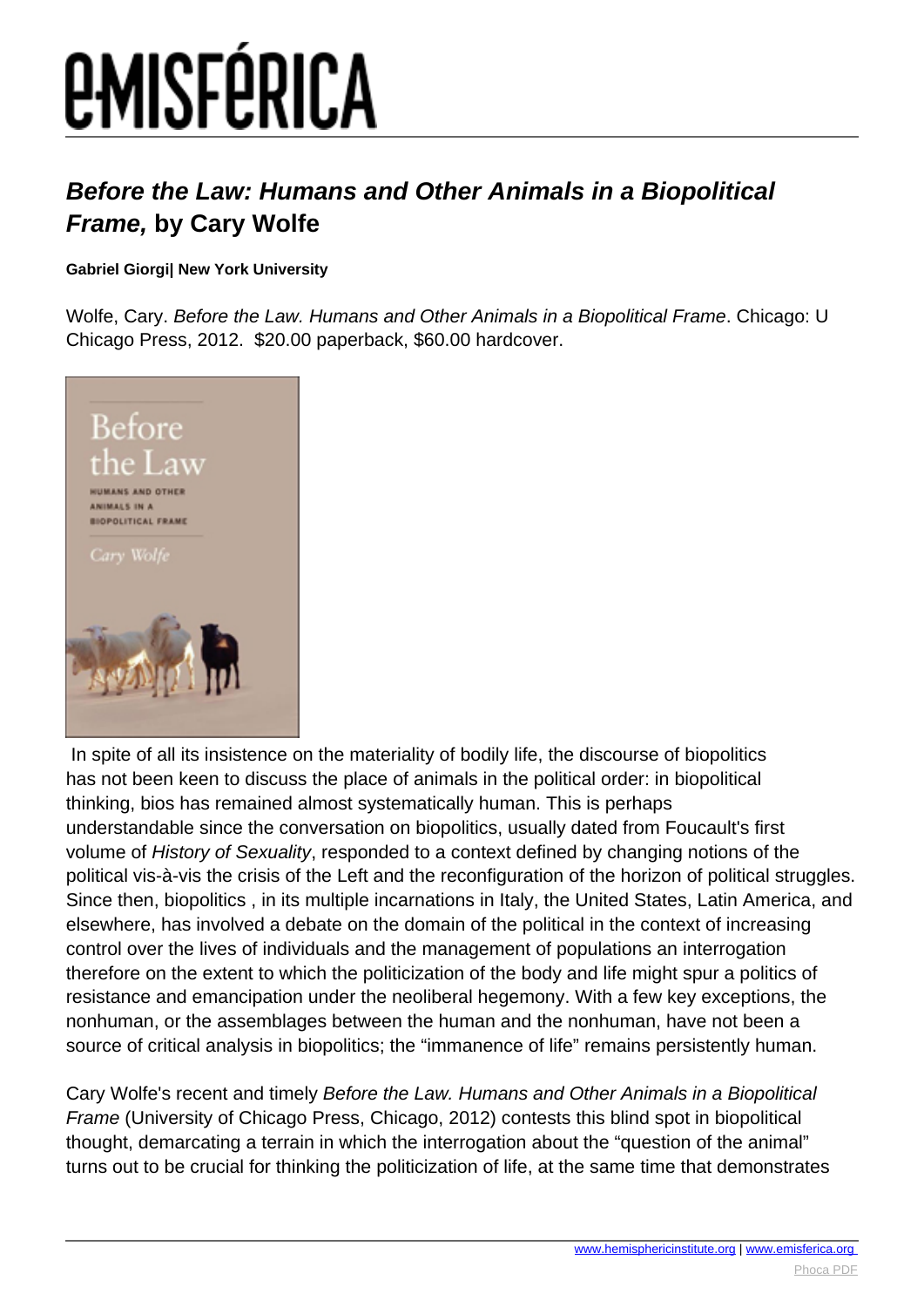# *<u>EMISFÉRICA</u>*

the extent to which the debates within biopolitics might redefine key questions about animal rights. Societies that, on the one hand, discuss the extension of human rights to some kind of non-human animals (as in the Great Apes project bill recently approved by the Spanish government) and that on the other optimize and expand to never seen scale the killing of other animals, are less organized around any stable distinction between human/animal than by a shifting –and always political-- distribution between bios/zoe in which some forms of life that include non-human animals receive legal and economic protection (as in the health insurance and care granted to some domestic animals) from which enormous numbers of others –human and non-human-- are excluded and consequently exposed to different forms of violence and death. The question of the animal emerges at the center of a discussion about the ways in which our societies design and administer the economies of life and death, more than about the extension of existing form of recognition to non-human lives. The politics of/about non-human animals, says Wolfe, claims for "a different register, one that does not take for granted, much less endorse, our current legal structures for confronting such issues: namely, the register of biopolitics" (18). Precisely because the kernel of biopolitics is the analysis of the ways in which societies "make live" and "let die" (or directly "kill"), it is the tool that might help us understand the ways in which neoliberal societies inscribe bodies under conflicting configurations of commodification, propertization and "quality of life" --configurations that no longer reflect any well-defined distinction between human and animal. Biopolitics is the discourse that may help us design political responses to more complex, highly differentiated arrangements between human and non-human bodies, capitals, and technologies.

At the same time, precisely because biopolitics conceptualilzes the making live and the letting die that define the changing maps of violence in our societies, it cannot simply avoid the animal question and the optimization of animal death in recent decades. This is one of Wolfe's key arguments: precisely because biopolitics brings to the fore the question of life itself (and therefore the unstable limit between the human and the nonhuman), the centering of the human as the only readable figure in the politics of life and death reveals itself to be problematic. Wolfe's discussion of Butler's notion of "grievable life" and vulnerabiltiy is illuminating in this matter: if, on the one hand, Butler's model of ethical agency depends on reciprocity, by placing the body's vulnerability at the center of the ethical-political stake she expands the call beyond the recognizable subjective agency, bringing in, for instance, the newborn infant as an example of vulnerable life. How, then, asks Wolfe, can we stop at the limit of the species when the very terrain of politicization vulnerability turns ambivalent any claim of human specificity, properness, or ontological exception? Precisely because biopolitics interrogates how politicization reformulates, in ways that we are still trying to understand, the very notion of bios, it provides tools to address more productively the mobile threshold between the human and the nonhuman and their political inscription. As Wolfe argues, if the contemporary industrial farm takes the lives and deaths of billions of animals to a new level of productivity (reflecting a haunting genealogy that goes to the technification of death in the Nazi concentration camps and then back to the Chicago slaughterhouses) at the same time that the pet industry makes available for animals a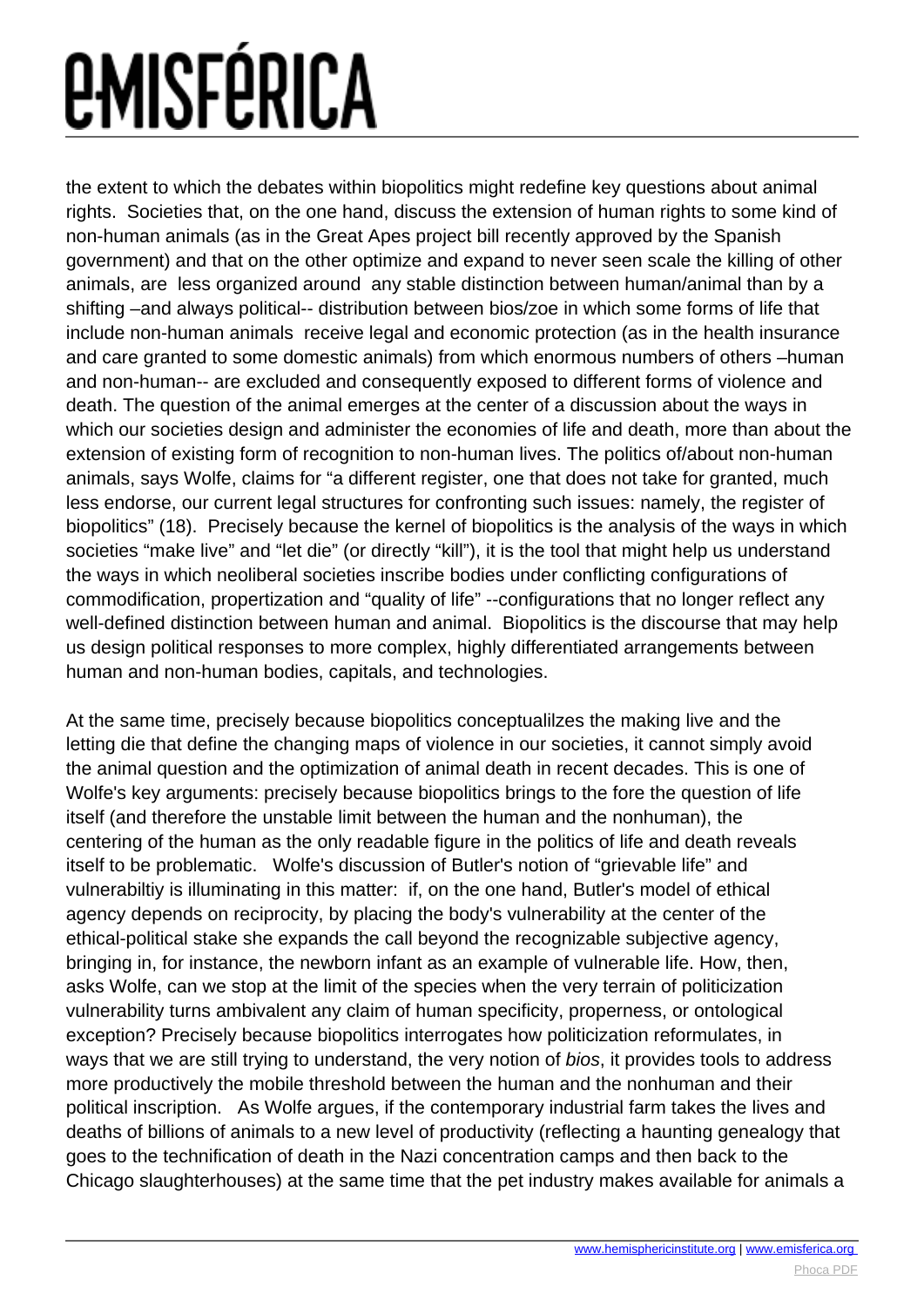# *<u>EMISFÉRICA</u>*

protection that is denied to millions of humans (such as health insurance, care services, and so on), the place of the animal before the distinction between bios/zoe, between making live/letting die, acquires a new complexity. The political economies of bios/zoe do not respond to any ontology of the species but to the logic of a global capital that makes the living body an instance of propertization and commodification in ways that have exponentially increased in the last decades. In order to contest and revert this new landscape we need to conceive of "a highly differentiated and nuanced biopolitical field" (27) that reflects the ethical and political stances of a community of the living.

This task is evidently not an easy one. The very notion of bios in biopolitics is a terrain of multiple contestations and redefinitions. As in the thought of Roberto Esposito in Wolfe's reading, the attempts to think an affirmative biopolitics risk flattening the field by understanding bios as an undifferentiated horizon that do not reflect the specific arrangements of bodies that shape the biopolitical field. We need instead to come up with conceptual tools that will enable us to give an account of an expanded community of the living in which the distribution between the who and the what, between subjects and objects, complicates any stable distribution between humans and animals. Derrida plays a central role in this reflection: precisely by conceiving of the trace and the spacing not just as markers of the living but as instances between life and nonlife, Derrida's thought is able to reimagine changing and situated configurations of what counts as a subject, bringing to the fore both its taking place at the limit with the nonhuman and the concomitant task of thinking the making and unmaking of what we understand as "subjective."

Wolfe's book represents in this sense a crucial step in reframing the discussion about the question of the animal under the light of shifting configurations of bios/zoe that are inseparable from new technological and economic forces. It clears the terrain for a reconsideration of the ways in which biopolitics engages with the multiple interrogations about animality. One may ponder, for instance, how Viveiro de Castros`s perspectivism can be productively articulated within a biopolitical frame in the terms proposed by Wolfe (in Viveiro de Castro's analysis the notion of personhood is not just expanded to animals but reimagined entirely in terms of shifting, conflicting, and political points of view that modify the very context in which they take place.)

At the same time, Before the Law highlights the relevance of understanding the animal in relation to a political terrain that can no longer ground itself in any stable notion of the human species --a terrain that revolves around multiple, differentiated, and antagonistic assemblages between human and nonhuman bodies, and where the question of the community and the question of the common can no longer be exclusively defined under the rubric of the human. A biopolitics for an "expanded community of the living" that cannot be restricted to a human life whose properness has become a vanishing ground: Before the Law delineates the terrain in which this critical task can be carried out.